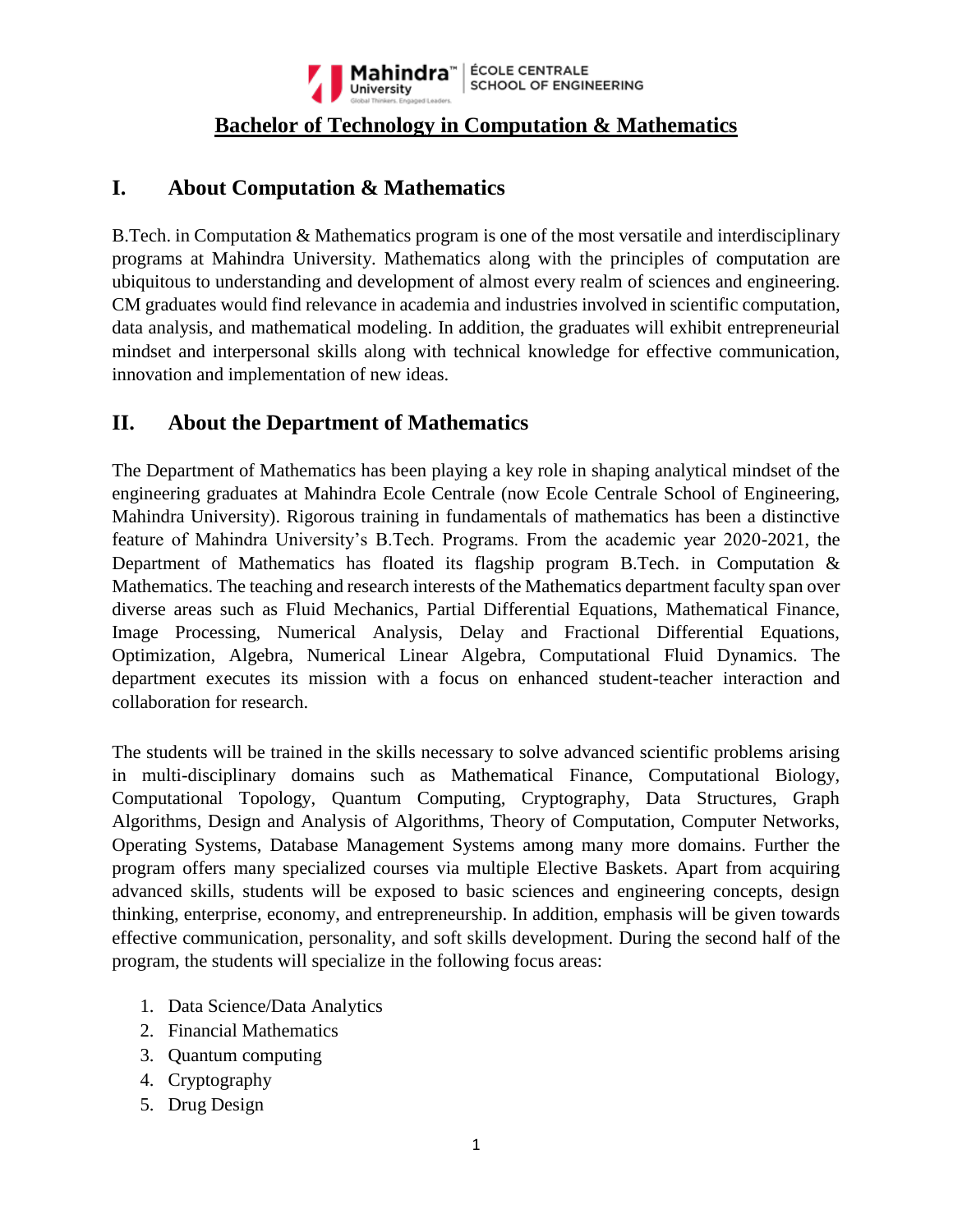

The selection of electives is expected to address specific interests of the students and serve to educate the student on current and future technologies while also preparing them for higher studies. The majority of the fundamental courses of Computation & Mathematics is completed by the sixth semester and is intended to form a basis for the students to tackle significant real-world problems during the final year project.

# **III. Program Objectives**

The Department of Mathematics offers a four-year degree program leading to B.Tech. in Computation & Mathematics. The program objectives are listed below.

- 1. The objective is to prepare engineering professionals with strong foundation in Computer Science and Mathematics.
- 2. Acknowledging the scarcity of professionals equipped with cutting edge mathematical techniques like Deep Learning, AI and ML. This program aims to correct this gap.
- 3. This program aims to prepare for smooth adaptation and transition to new emerging technologies of the future driven by fundamentals of mathematics.

## **IV. Program Outcomes**

By the end of the program, the graduates are expected to have a strong understanding of the basic principles of computation and mathematics. The specific outcomes expected of the program are listed below.

- 1. The graduates will be able to solve real-life problems faced by industries which require mathematical approach of solution blended with elegant computing techniques.
- 2. The graduates will be well prepared to pursue interdisciplinary research career encompassing scientific computation, data analysis, and mathematical modeling.
- 3. The graduates will exhibit entrepreneurial mindset and interpersonal skills along with technical knowledge for effective communication, innovation and implementation of new ideas.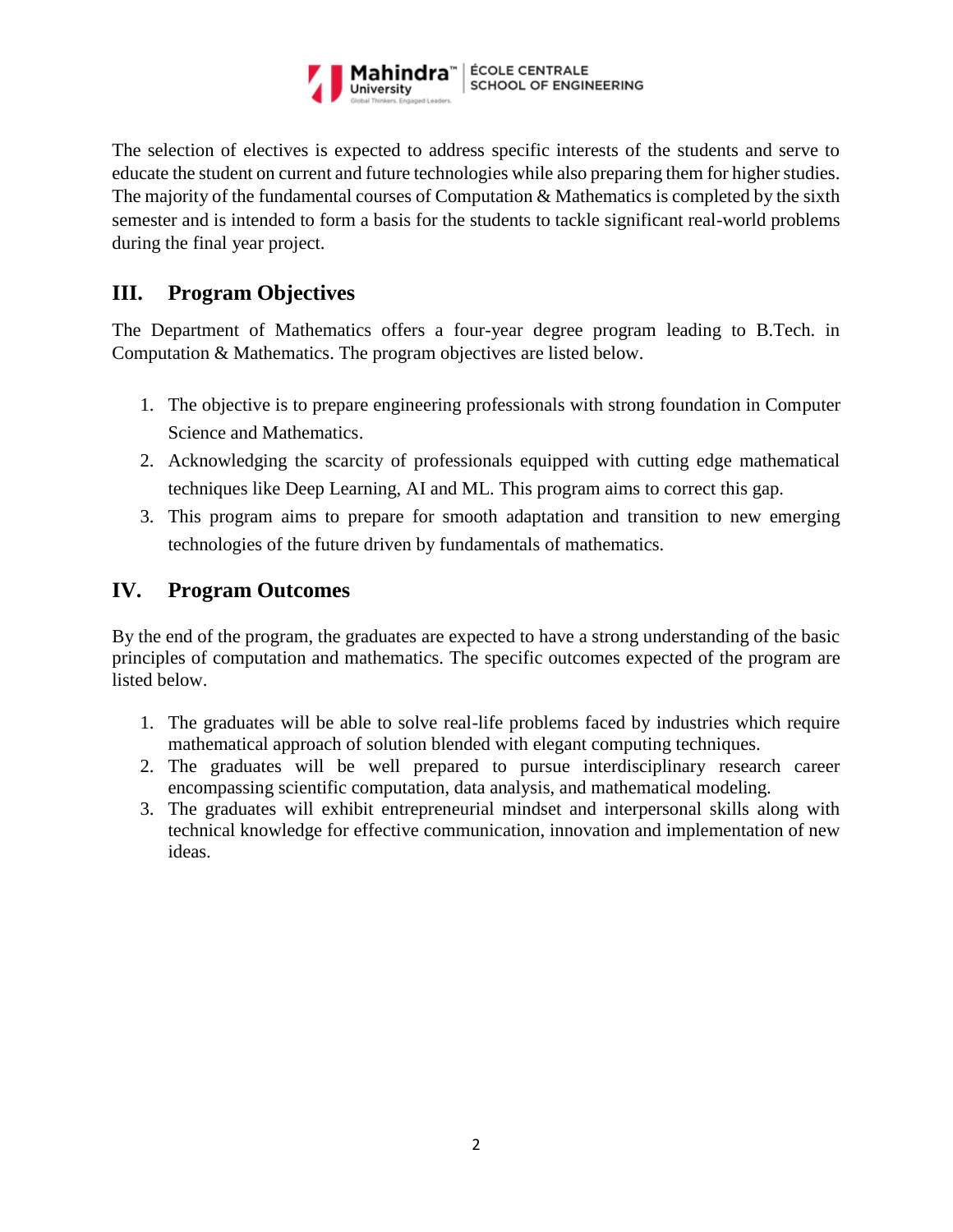

# **V. Curriculum**

The four-year curriculum consists of courses worth a total of around **180 credits.** The courses are broadly categorized as Mathematics and Sciences, Basic Engineering, Core Mathematics and Computer Science, Core electives and CM elective baskets, Humanities and Management, and Projects. Apart from these, French language is offered as a compulsory subject in the first year and optional for the subsequent years.

| R2020 Proposed Course Curriculum Outline – Semester Wise. |  |  |  |  |  |
|-----------------------------------------------------------|--|--|--|--|--|
|-----------------------------------------------------------|--|--|--|--|--|

|                | <b>Computation &amp; Mathematics (R-2020)</b> |                                         |                  |                  |                  |                  |  |  |  |
|----------------|-----------------------------------------------|-----------------------------------------|------------------|------------------|------------------|------------------|--|--|--|
|                | <b>Semester 1 (CM 2020 Batch)</b>             |                                         |                  |                  |                  |                  |  |  |  |
|                |                                               | <b>Course name</b>                      | L                | T                | $\mathbf{P}$     | <b>Credits</b>   |  |  |  |
| 1              | <b>MA1101</b>                                 | Mathematics $-I$                        | $\overline{4}$   | $\mathbf{1}$     | $\overline{0}$   | 5                |  |  |  |
| $\overline{2}$ |                                               | Chemistry $-I$                          | $\overline{2}$   | $\mathbf{1}$     | $\boldsymbol{0}$ | $\overline{3}$   |  |  |  |
| 3              |                                               | Introduction to Electrical Engineering  | $\overline{2}$   | $\mathbf{1}$     | $\overline{2}$   | $\overline{4}$   |  |  |  |
| $\overline{4}$ |                                               | <b>Engineering Drawing</b>              | $\overline{0}$   | $\overline{0}$   | 3                | 1.5              |  |  |  |
| 5              |                                               | <b>Earth and Environmental Sciences</b> | $\overline{2}$   | $\overline{0}$   | $\overline{0}$   | $\overline{2}$   |  |  |  |
| 6              |                                               | Thermodynamics                          | $\overline{2}$   | $\mathbf{1}$     | $\overline{0}$   | $\overline{3}$   |  |  |  |
| $\overline{7}$ |                                               | Media Project                           | $\mathbf{1}$     | $\overline{0}$   | $\overline{2}$   | 1.5              |  |  |  |
| 8              |                                               | <b>English and Humanities-I</b>         | $\mathbf{1}$     | $\overline{2}$   | $\overline{2}$   | $\overline{4}$   |  |  |  |
| 9              |                                               | French Language & Culture - I           | $\overline{0}$   | $\overline{2}$   | $\overline{0}$   | $\overline{0}$   |  |  |  |
|                |                                               | Total credits                           |                  |                  |                  | 24               |  |  |  |
|                |                                               | <b>Semester 2 (CM 2020 Batch)</b>       |                  |                  |                  |                  |  |  |  |
|                |                                               | <b>Course name</b>                      | L                | T                | $\mathbf{P}$     | <b>Credits</b>   |  |  |  |
| 1              | MA1202                                        | Mathematics $-$ II                      | 3                | $\mathbf{1}$     | $\overline{0}$   | $\overline{4}$   |  |  |  |
| $\overline{2}$ |                                               | Physics $-I$                            | $\overline{2}$   | $\mathbf{1}$     | $\overline{2}$   | $\overline{4}$   |  |  |  |
| 3              |                                               | Chemistry-II                            | $\overline{2}$   | $\mathbf{0}$     | $\overline{2}$   | 3                |  |  |  |
| $\overline{4}$ |                                               | Electronics                             | $\overline{2}$   | $\mathbf{1}$     | $\overline{2}$   | $\overline{4}$   |  |  |  |
| 5              |                                               | Introduction to Computer Science        | $\overline{2}$   | $\mathbf{1}$     | $\overline{2}$   | $\overline{4}$   |  |  |  |
| 6              |                                               | Workshop                                | $\boldsymbol{0}$ | $\boldsymbol{0}$ | $\overline{2}$   | $\boldsymbol{0}$ |  |  |  |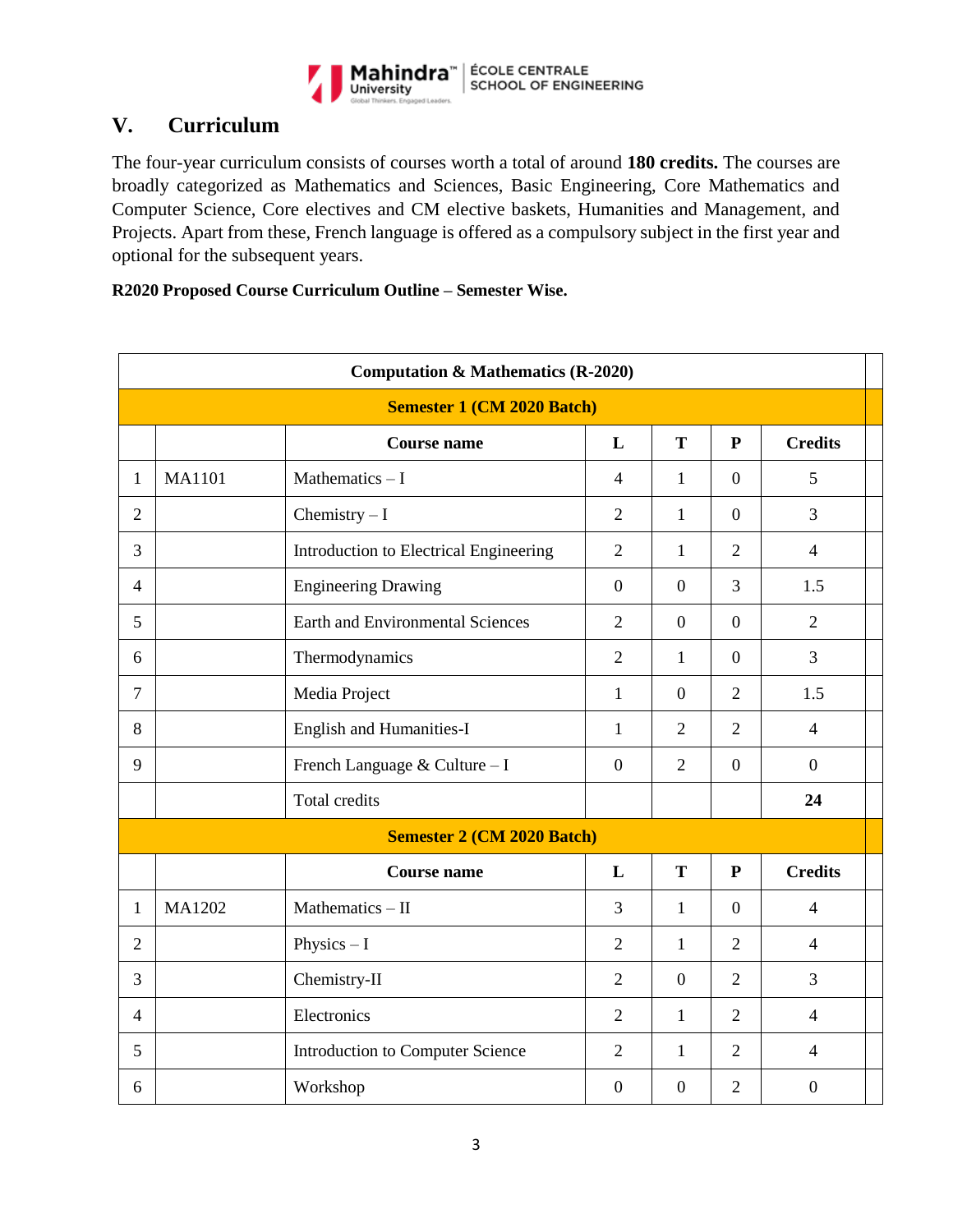

| $\overline{7}$ |                |               | Introduction to Enterprises & Economy                   | $\overline{2}$ | $\mathbf{1}$     | $\boldsymbol{0}$ |                  | 3              |
|----------------|----------------|---------------|---------------------------------------------------------|----------------|------------------|------------------|------------------|----------------|
| 8              |                |               | <b>Professional Ethics</b>                              | $\mathbf{0}$   | 1                | $\overline{0}$   |                  | 1              |
| 9              |                |               | French Language & Culture - II                          | $\overline{0}$ | $\overline{2}$   | $\overline{0}$   |                  | $\overline{0}$ |
|                |                |               | Total credits                                           |                |                  |                  |                  | 23             |
|                |                |               |                                                         |                |                  |                  |                  |                |
|                |                |               | <b>Semester 3</b> (CM 2020 Batch)<br><b>Course name</b> |                | L                | T                | ${\bf P}$        | <b>Credits</b> |
|                | 1              | MA2103        | Mathematics-III (Probability and Statistics)            |                | 3                | 1                | $\overline{0}$   | 4              |
|                | $\overline{2}$ |               | Physics-II                                              |                | 3                | 1                | $\overline{2}$   | 5              |
|                | 3              | MA2104        | Real Analysis                                           |                | 3                | $\overline{0}$   | $\overline{0}$   | 3              |
|                | $\overline{4}$ |               | Data Structures                                         |                | 3                | $\overline{0}$   | $\overline{2}$   | $\overline{4}$ |
|                | 5              | MA2105        | <b>Graph Algorithms</b>                                 |                | 3                | $\boldsymbol{0}$ | $\overline{0}$   | 3              |
|                | 6              | MA2106        | Algebra                                                 |                | 3                | $\boldsymbol{0}$ | $\boldsymbol{0}$ | 3              |
|                | $\tau$         | MA2107        | Prog. Workshop (R Programming and GPU                   |                | $\boldsymbol{0}$ | $\overline{0}$   | $\overline{2}$   | $\mathbf{1}$   |
|                |                |               | computing)                                              |                |                  |                  |                  |                |
|                | 8              |               | Learn start-up                                          |                | $\boldsymbol{0}$ | $\overline{0}$   | 3                | $\mathbf{1}$   |
|                | 9              |               | Economics                                               |                | 3                | $\overline{0}$   | $\overline{0}$   | 1.5            |
|                | 10             |               | French-III                                              |                | 0                | $\overline{2}$   | 0                | 0              |
|                |                |               | Total credits                                           |                |                  |                  |                  | 25.5           |
|                |                |               | <b>Semester 4 (CM 2020 Batch)</b>                       |                |                  |                  |                  |                |
|                |                |               | <b>Course name</b>                                      |                | L                | T                | ${\bf P}$        | <b>Credits</b> |
|                | 1              | <b>MA2208</b> | Mathematics-IV (Numerical Methods)                      |                | 3                | $\boldsymbol{0}$ | 2                | 4              |
|                | $\overline{2}$ | MA2209        | Number theory and Cryptography                          |                | 3                | $\boldsymbol{0}$ | $\boldsymbol{0}$ | 3              |
|                | 3              | MA2210        | <b>Optimization Techniques</b>                          |                | 3                | $\overline{0}$   | $\overline{0}$   | 3              |
|                | $\overline{4}$ |               | Theory of Computing                                     |                | 3                | $\boldsymbol{0}$ | $\overline{0}$   | 3              |
|                | 5              | MA2211        | <b>Computer Organization</b>                            |                | $\mathbf{1}$     | $\boldsymbol{0}$ | $\boldsymbol{0}$ | $\mathbf{1}$   |
|                | 6              | MA2212        | <b>Functional Analysis</b>                              |                | 3                | $\boldsymbol{0}$ | $\mathbf{0}$     | 3              |
|                | $\overline{7}$ | MA2213        | <b>Stochastic Process</b>                               |                | 3                | $\overline{0}$   | $\boldsymbol{0}$ | $\overline{3}$ |
|                | 8              |               | Design Thinking                                         |                | $\mathbf{1}$     | $\overline{0}$   | $\overline{2}$   | $\overline{2}$ |
|                | 9              |               | Financial Accounting (7 weeks)                          |                | 3                | $\boldsymbol{0}$ | $\boldsymbol{0}$ | 1.5            |
|                |                |               |                                                         |                |                  |                  |                  |                |
|                | 10             | MA2214        | Programming Workshop (R and MATLAB)                     |                | $\overline{0}$   | $\boldsymbol{0}$ | $\overline{2}$   | $\mathbf{1}$   |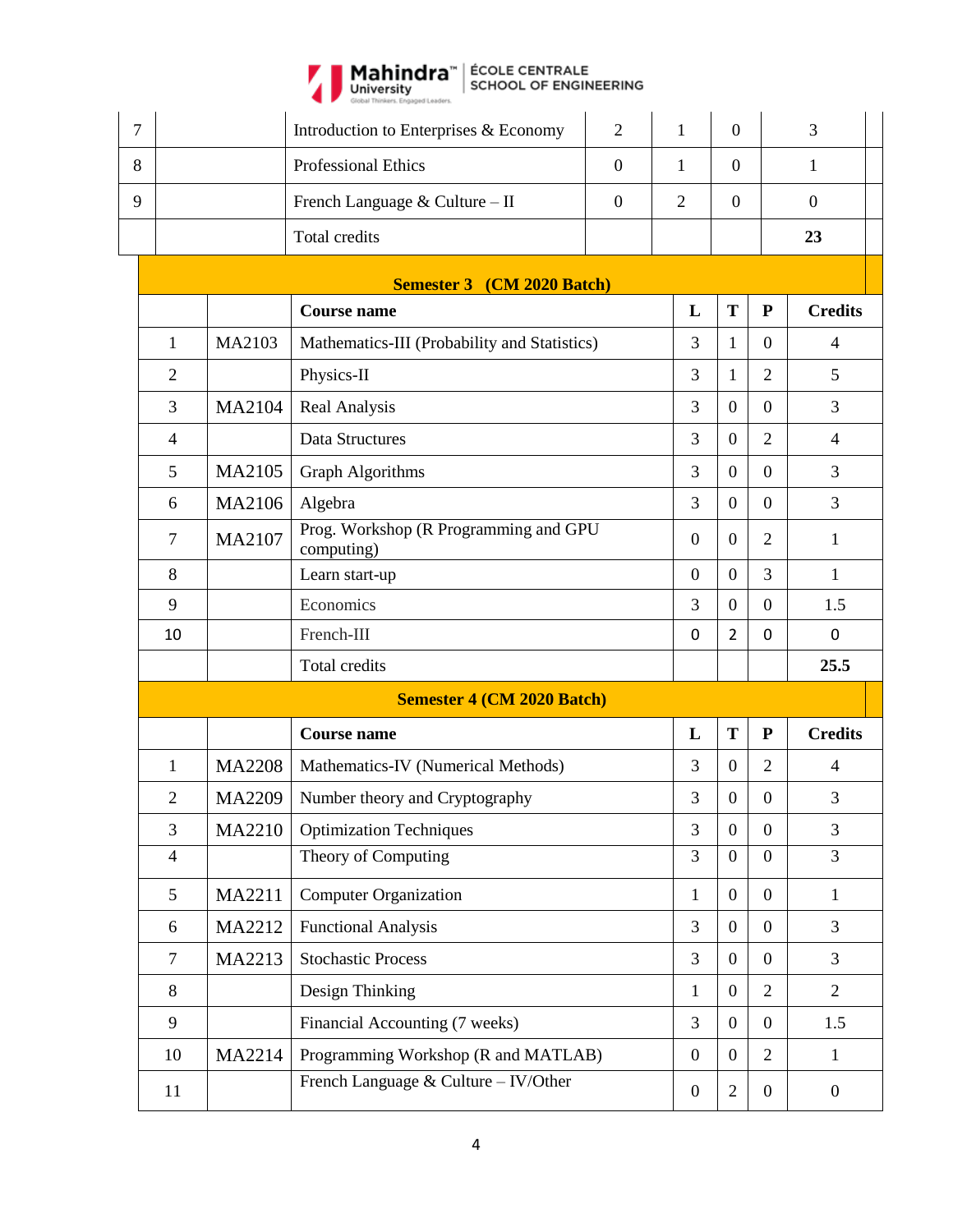

Mahindra<sup>"</sup> | ÉCOLE CENTRALE<br>University | SCHOOL OF ENGINEERING

|                |                                   | <b>Total credits</b>                                                                                   |                  |                  |                | 24.5           |  |  |  |
|----------------|-----------------------------------|--------------------------------------------------------------------------------------------------------|------------------|------------------|----------------|----------------|--|--|--|
|                |                                   | <b>Semester 5 (CM 2020 Batch)</b>                                                                      |                  |                  |                |                |  |  |  |
|                |                                   | <b>Course</b>                                                                                          | L                | T                | ${\bf P}$      | <b>Credits</b> |  |  |  |
| 1              | MA3115                            | <b>Computational Methods for PDE</b>                                                                   | 3                | 1                | $\Omega$       | $\overline{4}$ |  |  |  |
| $\overline{2}$ |                                   | <b>Operating Systems</b>                                                                               | 3                | $\Omega$         | 2              | $\overline{4}$ |  |  |  |
| 3              |                                   | Design and Analysis of Algorithms                                                                      | $\overline{2}$   | 1                | 2              | $\overline{4}$ |  |  |  |
| $\overline{4}$ |                                   | Database Management Systems                                                                            | 3                | $\Omega$         | 2              | $\overline{4}$ |  |  |  |
| 5              |                                   | <b>Financial Mathematics</b>                                                                           | 3                | $\overline{0}$   | $\overline{0}$ | 3              |  |  |  |
| 6              |                                   | <b>Advanced Linear Algebra</b>                                                                         | 3                | $\theta$         | $\overline{0}$ | 3              |  |  |  |
| $\tau$         |                                   | Prog. Workshop (Python)                                                                                | $\overline{0}$   | $\Omega$         | $\overline{2}$ | $\mathbf{1}$   |  |  |  |
| 8              |                                   | French Language & Culture – V                                                                          | $\Omega$         | 2                | $\Omega$       | $\overline{0}$ |  |  |  |
| 9              |                                   | <b>HSS Elective-I</b>                                                                                  | $\overline{2}$   | $\Omega$         | $\overline{0}$ | $\overline{2}$ |  |  |  |
|                |                                   | Total credits                                                                                          |                  |                  |                | 25             |  |  |  |
|                | <b>Semester 6 (CM 2020 Batch)</b> |                                                                                                        |                  |                  |                |                |  |  |  |
|                |                                   | <b>Course</b>                                                                                          | L                | T                | ${\bf P}$      | <b>Credits</b> |  |  |  |
| 1              |                                   | Mathematical Foundations for Machine Learning                                                          | 3                | $\Omega$         | 2              | $\overline{4}$ |  |  |  |
| $\overline{2}$ |                                   | <b>Computer Networks</b>                                                                               | 3                | $\theta$         | 2              | $\overline{4}$ |  |  |  |
| 3              |                                   | Elective-I (choose one elective from Mathematics<br>basket)                                            | 3                | $\overline{0}$   | $\overline{0}$ | 3              |  |  |  |
| $\overline{4}$ |                                   | Core-Elective $-1$ [choose one elective] Operations<br>Research /Measure Theory and Integration/SDE]   | 3                | $\Omega$         | $\Omega$       | 3              |  |  |  |
| 5              |                                   | HSS-Elective-II                                                                                        | $\overline{2}$   | $\theta$         | $\overline{0}$ | $\overline{2}$ |  |  |  |
| 6              |                                   | French Language & Culture - VI                                                                         | $\boldsymbol{0}$ | $\overline{2}$   | $\overline{0}$ | $\mathbf{0}$   |  |  |  |
| $\overline{7}$ |                                   | Introduction to Professional Development                                                               | $\overline{2}$   | $\overline{0}$   | $\overline{0}$ | $\overline{2}$ |  |  |  |
| $8\,$          |                                   | Project-I                                                                                              | $\overline{0}$   | $\theta$         | 3              | $\overline{3}$ |  |  |  |
|                |                                   | Total credits                                                                                          |                  |                  |                | 21             |  |  |  |
|                |                                   | <b>Semester 7 (CM 2020 Batch)</b>                                                                      |                  |                  |                |                |  |  |  |
|                |                                   | <b>Course</b>                                                                                          | L                | T                | ${\bf P}$      | <b>Credits</b> |  |  |  |
| $\mathbf{1}$   |                                   | <b>Quantum Computing</b>                                                                               | $\overline{3}$   | $\theta$         | $\overline{0}$ | 3              |  |  |  |
| $\mathfrak{2}$ |                                   | Core-Elective – II [choose one elective] Dynamical<br>Systems/Computational Topology/Galois<br>Theory] | 3                | $\boldsymbol{0}$ | $\overline{0}$ | 3              |  |  |  |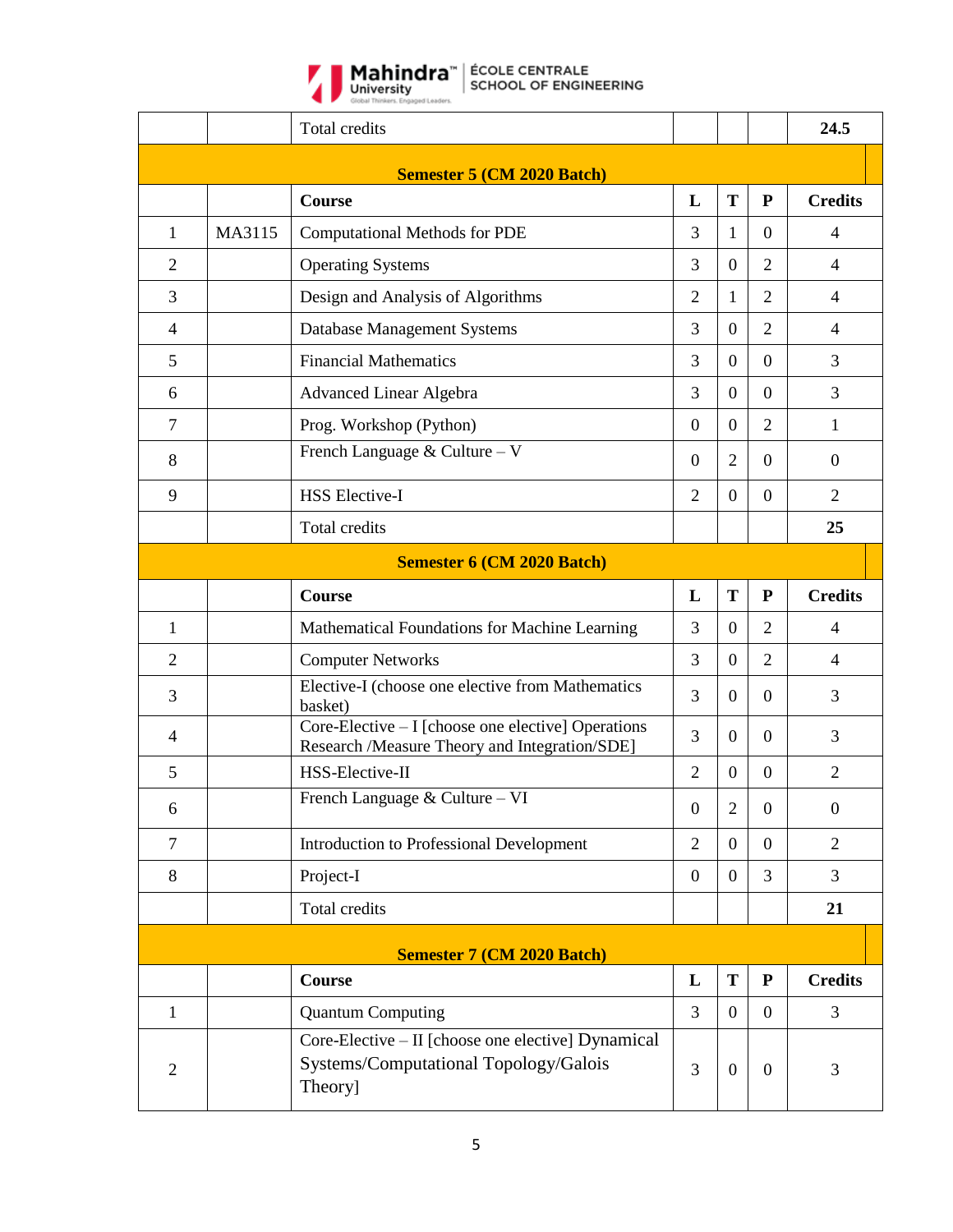

Mahindra<sup>"</sup> | ÉCOLE CENTRALE<br>University | SCHOOL OF ENGINEERING

| 3              | Elective-II (choose one elective from AI basket)                 | 3              | $\Omega$       | $\Omega$       | 3                |
|----------------|------------------------------------------------------------------|----------------|----------------|----------------|------------------|
| $\overline{4}$ | Elective-III (choose one elective from hardware<br>basket)       | 3              | $\theta$       | $\Omega$       | 3                |
| 5              | <b>HSS Elective-III</b>                                          | $\overline{2}$ | $\Omega$       | $\Omega$       | $\overline{2}$   |
| 6              | Project-II                                                       | $\Omega$       | $\Omega$       | 4              | $\overline{4}$   |
| 7              | French Language & Culture - VII                                  | $\overline{0}$ | $\overline{2}$ | $\Omega$       | $\overline{0}$   |
|                | Total credits                                                    |                |                |                | 18               |
|                |                                                                  |                |                |                |                  |
|                | <b>Semester 8 (R-2020)</b>                                       |                |                |                |                  |
|                | Course                                                           | L              | T              | ${\bf P}$      | <b>Credits</b>   |
| 1              | Elective-IV (choose one elective from<br>software/system basket) | 3              | $\overline{0}$ | $\overline{0}$ | 3                |
| 2              | Elective $-V$ (choose one elective from theory<br>basket)        | 3              | $\overline{0}$ | $\Omega$       | 3                |
| $\overline{3}$ | Project-III                                                      | $\overline{0}$ | $\overline{0}$ | 12             | 12               |
| $\overline{4}$ | French Language & Culture - VIII                                 | $\overline{0}$ | $\overline{2}$ | $\overline{0}$ | $\boldsymbol{0}$ |

**Total credits 179**

### **R2021 Proposed Course Curriculum Outline – Semester Wise.**

|    | <b>Computation &amp; Mathematics (R-2021)</b> |                                                       |                |          |                |     |  |  |  |
|----|-----------------------------------------------|-------------------------------------------------------|----------------|----------|----------------|-----|--|--|--|
|    |                                               | <b>Semester 1 (CM 2021 Batch)</b>                     |                |          |                |     |  |  |  |
|    | Т<br>P<br><b>Credits</b><br>L<br>Course name  |                                                       |                |          |                |     |  |  |  |
| -1 | <b>MA1101</b>                                 | Mathematics $-I$                                      | 4              |          | $\Omega$       | 5   |  |  |  |
| 2  |                                               | Chemistry $-I$                                        | 2              |          | $\Omega$       | 3   |  |  |  |
| 3  |                                               | Chemistry Lab                                         | 0              | 0        | $\overline{2}$ |     |  |  |  |
| 4  |                                               | Introduction to Electrical<br>Engineering/Electronics | $\overline{2}$ |          | $\overline{2}$ | 4   |  |  |  |
| 5  |                                               | <b>Engineering Drawing</b>                            | $\theta$       | $\theta$ | 3              | 1.5 |  |  |  |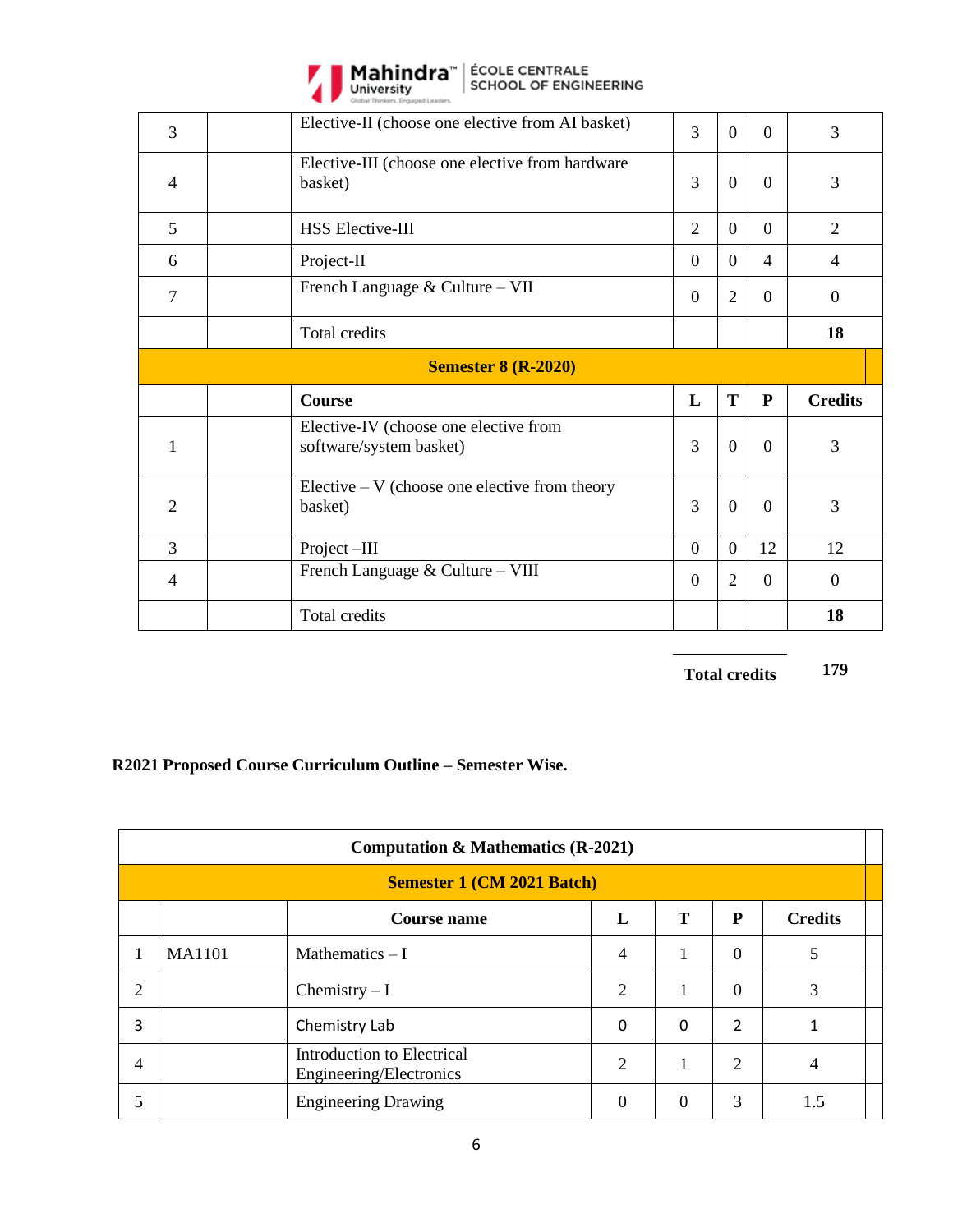

Mahindra<sup>"</sup> | ÉCOLE CENTRALE<br>University | SCHOOL OF ENGINEERING

| 6              |                |        | <b>Earth and Environmental Sciences</b>             | $\overline{2}$   | $\boldsymbol{0}$ | $\boldsymbol{0}$ |                | $\overline{2}$ |
|----------------|----------------|--------|-----------------------------------------------------|------------------|------------------|------------------|----------------|----------------|
| $\overline{7}$ |                |        | Mechanics                                           | $\overline{2}$   | $\mathbf{1}$     | $\overline{0}$   |                | 3              |
| 8              |                |        | Media Project                                       | 1                | $\boldsymbol{0}$ | $\overline{2}$   |                | 1.5            |
| 9              |                |        | English                                             | 3                | $\overline{0}$   | $\overline{0}$   |                | 3              |
| 10             |                |        | Introduction to Entrepreneurship                    | 0                | 0                | 3                |                | $\mathbf{1}$   |
| 11             |                |        | French Language & Culture - I                       | $\overline{0}$   | $\overline{2}$   | $\boldsymbol{0}$ |                | 0.5            |
|                |                |        | Total credits                                       |                  |                  |                  |                | 25.5           |
|                |                |        | <b>Semester 2 (CM 2021 Batch)</b>                   |                  |                  |                  |                |                |
|                |                |        | <b>Course name</b>                                  | L                | T                | ${\bf P}$        |                | <b>Credits</b> |
| 1              | MA1202         |        | Mathematics - II                                    | 3                | 1                | $\overline{0}$   |                | $\overline{4}$ |
| 2              |                |        | Physics $-I$                                        | $\overline{2}$   | $\mathbf{1}$     | $\overline{2}$   |                | $\overline{4}$ |
| 3              |                |        | Biology (1-7 weeks)/ Chemistry (8-14<br>weeks)      | 3                | $\mathbf{0}$     | $\boldsymbol{0}$ |                | $3(1.5+1.5)$   |
| $\overline{4}$ |                |        | <b>Discrete Mathematics</b>                         | $\overline{2}$   | $\mathbf{0}$     | $\boldsymbol{0}$ |                | $\overline{2}$ |
| 5              |                |        | Introduction to Computing                           | $\mathfrak{2}$   | $\mathbf{1}$     | $\overline{2}$   |                | $\overline{4}$ |
| 6              |                |        | Workshop                                            | $\mathbf{0}$     | $\mathbf{0}$     | $\overline{2}$   |                | $\mathbf{1}$   |
| $\overline{7}$ |                |        | Entrepreneurship practice                           | $\mathbf{0}$     | $\overline{0}$   | $\overline{2}$   |                | $\mathbf{1}$   |
| 8              |                |        | Professional Ethics                                 | $\mathbf{0}$     | $\mathbf{1}$     | $\boldsymbol{0}$ |                | $\mathbf{1}$   |
| 9              |                |        | French Language & Culture - II                      | $\boldsymbol{0}$ | $\overline{2}$   | $\overline{0}$   |                | 0.5            |
|                |                |        | Total credits                                       |                  |                  |                  |                | 20.5           |
|                |                |        | <b>Semester 3 (CM 2021 Batch)</b>                   |                  |                  |                  |                |                |
|                |                |        | <b>Course name</b>                                  |                  | L                | T                | ${\bf P}$      | <b>Credits</b> |
|                | $\mathbf{1}$   | MA2103 | Mathematics-III (Probability and Statistics)        |                  | 3                | $\mathbf{1}$     | $\mathbf{0}$   | $\overline{4}$ |
|                | $\overline{2}$ |        | Physics-II                                          |                  | 3                | $\mathbf{1}$     | $\overline{2}$ | 5              |
|                | 3              | MA2104 | Real Analysis                                       |                  | 3                | $\boldsymbol{0}$ | $\mathbf{0}$   | 3              |
|                | $\overline{4}$ |        | Data Structures                                     |                  | 3                | $\overline{0}$   | $\overline{2}$ | $\overline{4}$ |
|                | 5              | MA2105 | <b>Graph Algorithms</b>                             |                  | 3                | $\overline{0}$   | $\mathbf{0}$   | 3              |
|                | 6              | MA2106 | Algebra                                             |                  | 3                | $\overline{0}$   | $\overline{0}$ | 3              |
|                | $\tau$         | MA2107 | Prog. Workshop (R Programming and GPU<br>computing) |                  | $\boldsymbol{0}$ | $\boldsymbol{0}$ | $\overline{2}$ | $\mathbf{1}$   |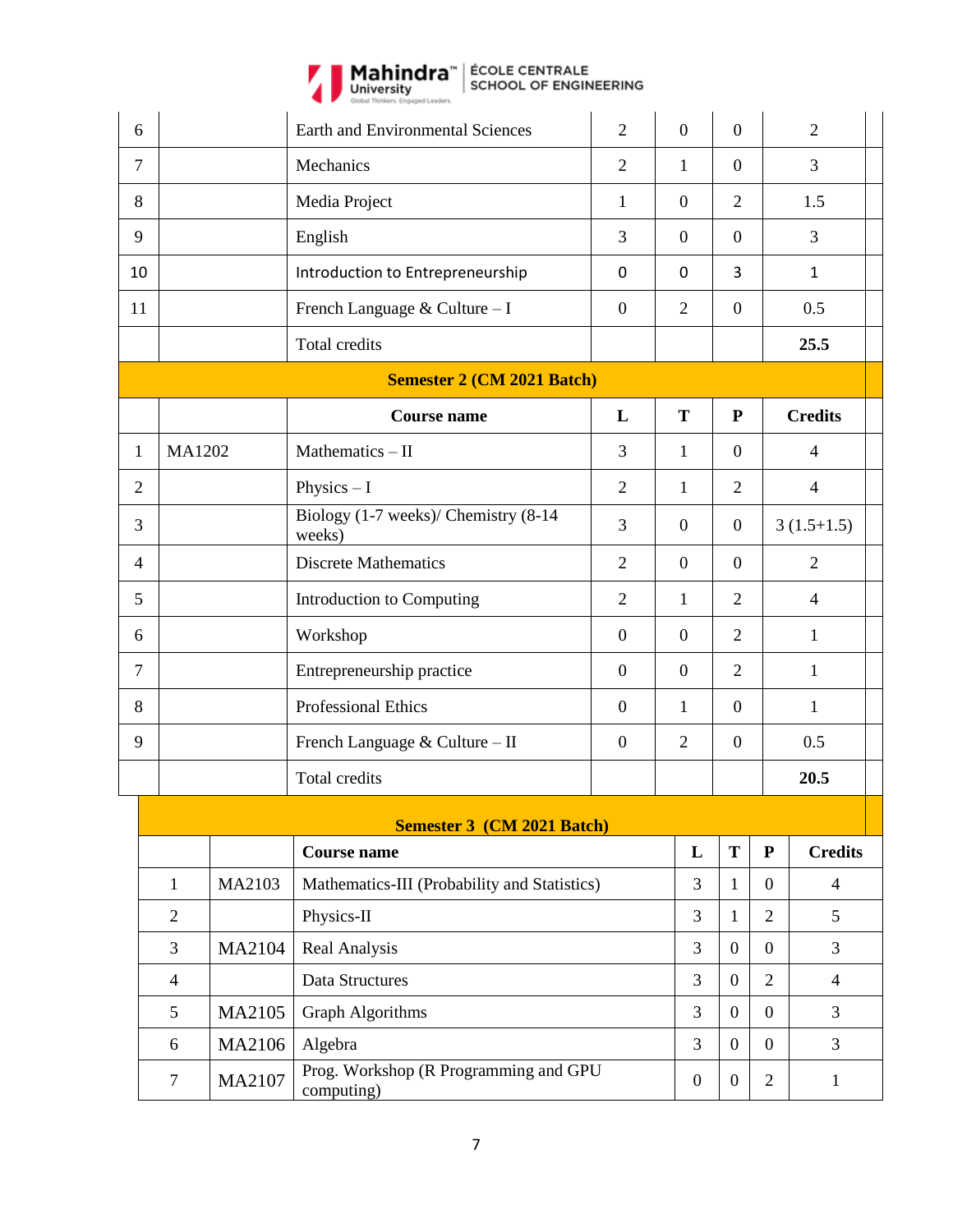

| 8              |               | Learn start-up                           | $\boldsymbol{0}$ | $\mathbf{0}$     | 3                | $\mathbf{1}$   |
|----------------|---------------|------------------------------------------|------------------|------------------|------------------|----------------|
| 9              |               | Economics                                | 3                | $\overline{0}$   | $\theta$         | 1.5            |
| 10             |               | French-III /Other                        | 0                | $\overline{2}$   | 0                | 0.5            |
|                |               | Total credits                            |                  |                  |                  | 26             |
|                |               | <b>Semester 4 (CM 2021 Batch)</b>        |                  |                  |                  |                |
|                |               | <b>Course name</b>                       | L                | T                | ${\bf P}$        | <b>Credits</b> |
| $\mathbf{1}$   | <b>MA2208</b> | Mathematics-IV (Numerical Methods)       | 3                | $\overline{0}$   | $\overline{2}$   | $\overline{4}$ |
| $\overline{2}$ | MA2209        | Number theory and Cryptography           | 3                | $\overline{0}$   | $\overline{0}$   | 3              |
| 3              | MA2210        | <b>Optimization Techniques</b>           | 3                | $\overline{0}$   | $\Omega$         | $\overline{3}$ |
| $\overline{4}$ |               | Theory of Computation                    | 3                | $\overline{0}$   | $\overline{0}$   | 3              |
| 5              | MA2211        | <b>Computer Organization</b>             | $\mathbf{1}$     | $\overline{0}$   | $\overline{0}$   | $\mathbf{1}$   |
| 6              | MA2212        | <b>Functional Analysis</b>               | 3                | $\overline{0}$   | $\overline{0}$   | 3              |
| $\tau$         | MA2213        | <b>Stochastic Process</b>                | 3                | $\overline{0}$   | $\theta$         | 3              |
| 8              |               | Design Thinking                          | $\mathbf{1}$     | $\overline{0}$   | $\overline{2}$   | $\overline{2}$ |
| 9              |               | Financial Accounting (7 weeks)           | 3                | $\overline{0}$   | $\theta$         | 1.5            |
| 10             | MA2214        | Programming Workshop (R and MATLAB)      | $\boldsymbol{0}$ | $\overline{0}$   | $\overline{2}$   | 1              |
| 11             |               | French Language & Culture - IV/Other     | $\boldsymbol{0}$ | $\overline{2}$   | $\overline{0}$   | 0.5            |
|                |               | Total credits                            |                  |                  |                  | 25             |
|                |               | <b>Semester 5 (CM 2021 Batch)</b>        |                  |                  |                  |                |
|                |               | <b>Course</b>                            | L                | T                | ${\bf P}$        | <b>Credits</b> |
| 1              | MA3115        | <b>Computational Methods for PDE</b>     | 3                | 1                | $\boldsymbol{0}$ | $\overline{4}$ |
| $\overline{2}$ |               | <b>Operating Systems</b>                 | 3                | $\overline{0}$   | $\overline{2}$   | $\overline{4}$ |
| 3              |               | Design and Analysis of Algorithms        | $\overline{2}$   | $\mathbf{1}$     | $\overline{2}$   | $\overline{4}$ |
| $\overline{4}$ |               | Database Management Systems              | 3                | $\boldsymbol{0}$ | $\overline{2}$   | $\overline{4}$ |
| 5              |               | <b>Financial Mathematics</b>             | 3                | $\overline{0}$   | $\overline{0}$   | 3              |
| 6              |               | <b>Advanced Linear Algebra</b>           | 3                | $\mathbf{0}$     | $\mathbf{0}$     | $\overline{3}$ |
| $\tau$         |               | Prog. Workshop (Python)                  | $\overline{0}$   | $\boldsymbol{0}$ | $\overline{2}$   | $\mathbf{1}$   |
| 8              |               | French Language & Culture - V (Optional) | $\boldsymbol{0}$ | $\overline{2}$   | $\overline{0}$   | 0.5            |
| 9              |               | <b>HSS Elective-I</b>                    | $\overline{2}$   | $\boldsymbol{0}$ | $\overline{0}$   | $\overline{2}$ |
|                |               | Total credits                            |                  |                  |                  | 25.5           |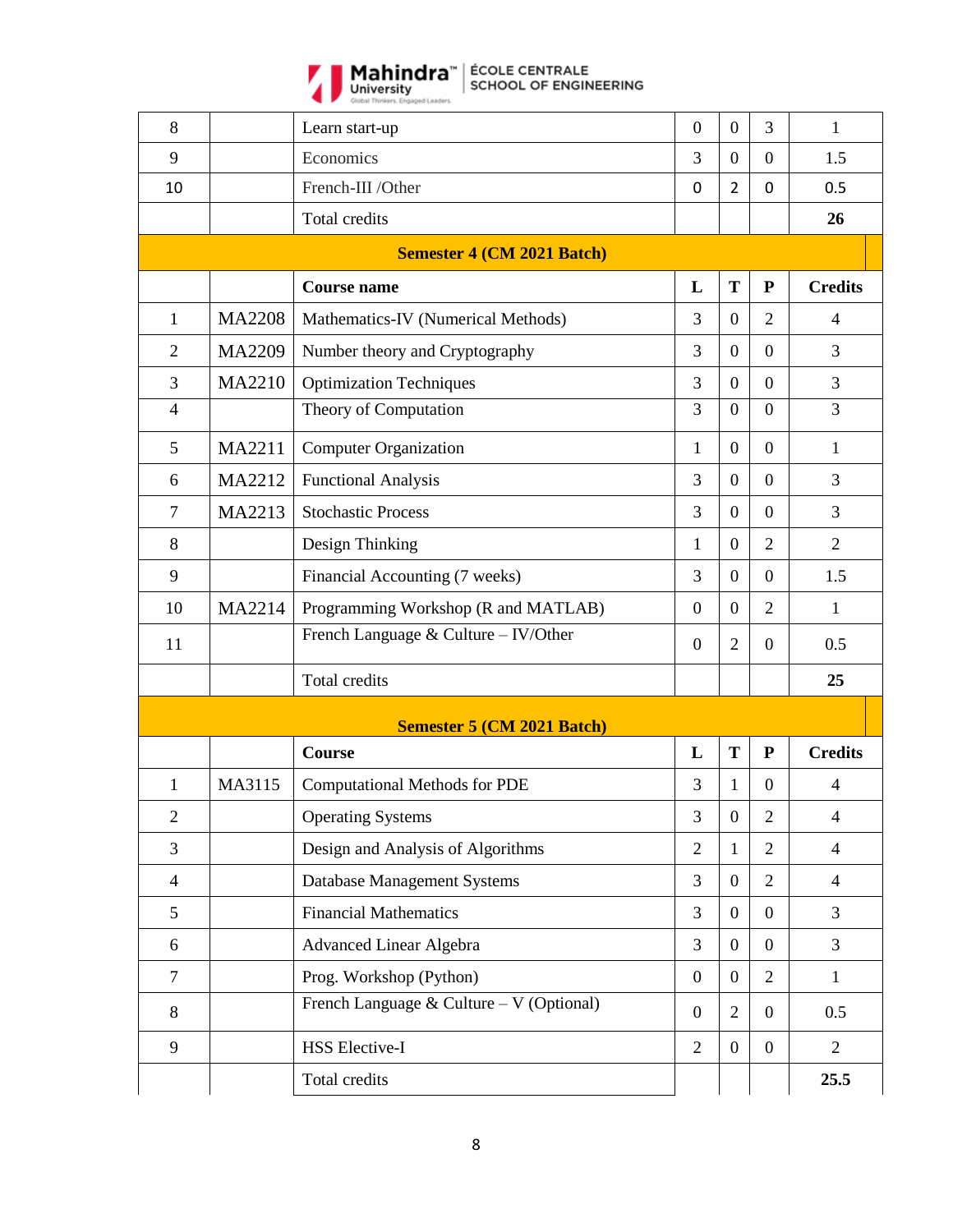

|                | <b>Semester 6 (CM 2021 Batch)</b>                                                                      |                  |                  |                  |                |
|----------------|--------------------------------------------------------------------------------------------------------|------------------|------------------|------------------|----------------|
|                | Course                                                                                                 | L                | T                | ${\bf P}$        | <b>Credits</b> |
| $\mathbf{1}$   | Mathematical Foundations for Machine Learning                                                          | 3                | $\boldsymbol{0}$ | $\overline{2}$   | $\overline{4}$ |
| $\overline{2}$ | <b>Computer Networks</b>                                                                               | 3                | $\overline{0}$   | $\overline{2}$   | $\overline{4}$ |
| 3              | Elective-I (choose one elective from Mathematics<br>basket)                                            | 3                | $\theta$         | $\overline{0}$   | 3              |
| 4              | Core-Elective – I [choose one elective] Operations<br>Research /Measure Theory and Integration/SDE]    | 3                | $\boldsymbol{0}$ | $\boldsymbol{0}$ | 3              |
| 5              | HSS-Elective-II                                                                                        | $\overline{2}$   | $\theta$         | $\overline{0}$   | $\overline{2}$ |
| 6              | French Language & Culture – VI (Optional)                                                              | $\boldsymbol{0}$ | $\overline{2}$   | $\overline{0}$   | 0.5            |
| $\tau$         | Introduction to Professional Development                                                               | $\overline{2}$   | $\overline{0}$   | $\overline{0}$   | $\overline{2}$ |
| 8              | Project-I                                                                                              | $\overline{0}$   | $\overline{0}$   | 3                | 3              |
|                | Total credits                                                                                          |                  |                  |                  | 21.5           |
|                | <b>Semester 7 (CM 2021 Batch)</b>                                                                      |                  |                  |                  |                |
|                | <b>Course</b>                                                                                          | L                | T                | ${\bf P}$        | <b>Credits</b> |
| 1              | <b>Quantum Computing</b>                                                                               | 3                | $\overline{0}$   | $\Omega$         | 3              |
| $\overline{2}$ | Core-Elective - II [choose one elective] Dynamical<br>Systems/Computational Topology/Galois<br>Theory] | 3                | $\overline{0}$   | $\Omega$         | 3              |
| 3              | Elective-II (choose one elective from AI basket)                                                       | 3                | $\overline{0}$   | $\overline{0}$   | 3              |
| 4              | Elective-III (choose one elective from hardware<br>basket)                                             | 3                | $\overline{0}$   | $\overline{0}$   | 3              |
| 5              | <b>HSS Elective-III</b>                                                                                | $\overline{2}$   | $\boldsymbol{0}$ | $\overline{0}$   | $\mathfrak{2}$ |
| 6              | Project-II                                                                                             | $\mathbf{0}$     | $\boldsymbol{0}$ | $\overline{4}$   | $\overline{4}$ |
| $\overline{7}$ | French Language & Culture – VII (Optional)                                                             | $\overline{0}$   | $\overline{2}$   | $\mathbf{0}$     | 0.5            |
|                | Total credits                                                                                          |                  |                  |                  | 18.5           |
|                | <b>Semester 8 (CM 2021 Batch)</b>                                                                      |                  |                  |                  |                |
|                | <b>Course</b>                                                                                          | L                | T                | ${\bf P}$        | <b>Credits</b> |
| 1              | Elective-IV (choose one elective from<br>software/system basket)                                       | 3                | $\boldsymbol{0}$ | $\theta$         | 3              |
| $\overline{c}$ | Elective $-V$ (choose one elective from theory<br>basket)                                              | 3                | $\boldsymbol{0}$ | $\mathbf{0}$     | 3              |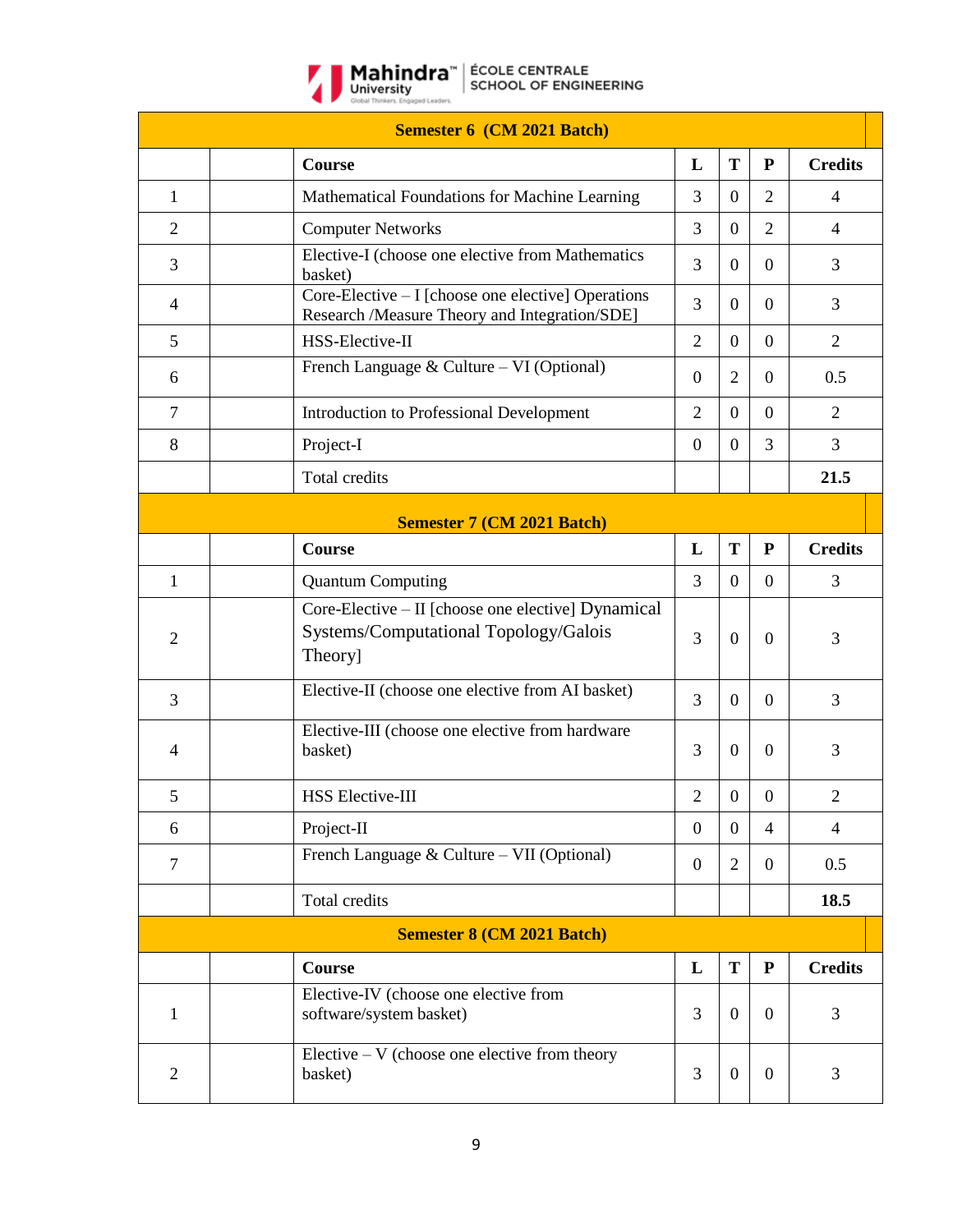

|  | Project-III                                 |   | $1^{\wedge}$ |      |
|--|---------------------------------------------|---|--------------|------|
|  | French Language & Culture – VIII (Optional) | ∸ |              | 0.5  |
|  | Total credits                               |   |              | 18.5 |

### **Total credits 181**

The distribution of credits into the broad categories mentioned earlier is given below. The curriculum is designed for a balanced distribution of credits between basic mathematics and sciences, basic engineering, humanities, core programs in Computation & Mathematics, electives, and projects.

| S.No.                    | Category                    | <b>Credits</b> |
|--------------------------|-----------------------------|----------------|
|                          | <b>Basic Maths+Sciences</b> | 37             |
| 2                        | <b>Basic Engineering</b>    | 21.5           |
| 3                        | <b>Core Maths</b>           | 37             |
|                          | Core CSE                    | 20             |
| $\overline{\phantom{0}}$ | Core Electives              | 6              |
| 6                        | <b>CM</b> Electives         | 15             |
| 7                        | $HSS +$ electives           | 25.5           |
|                          | Projects                    | 19             |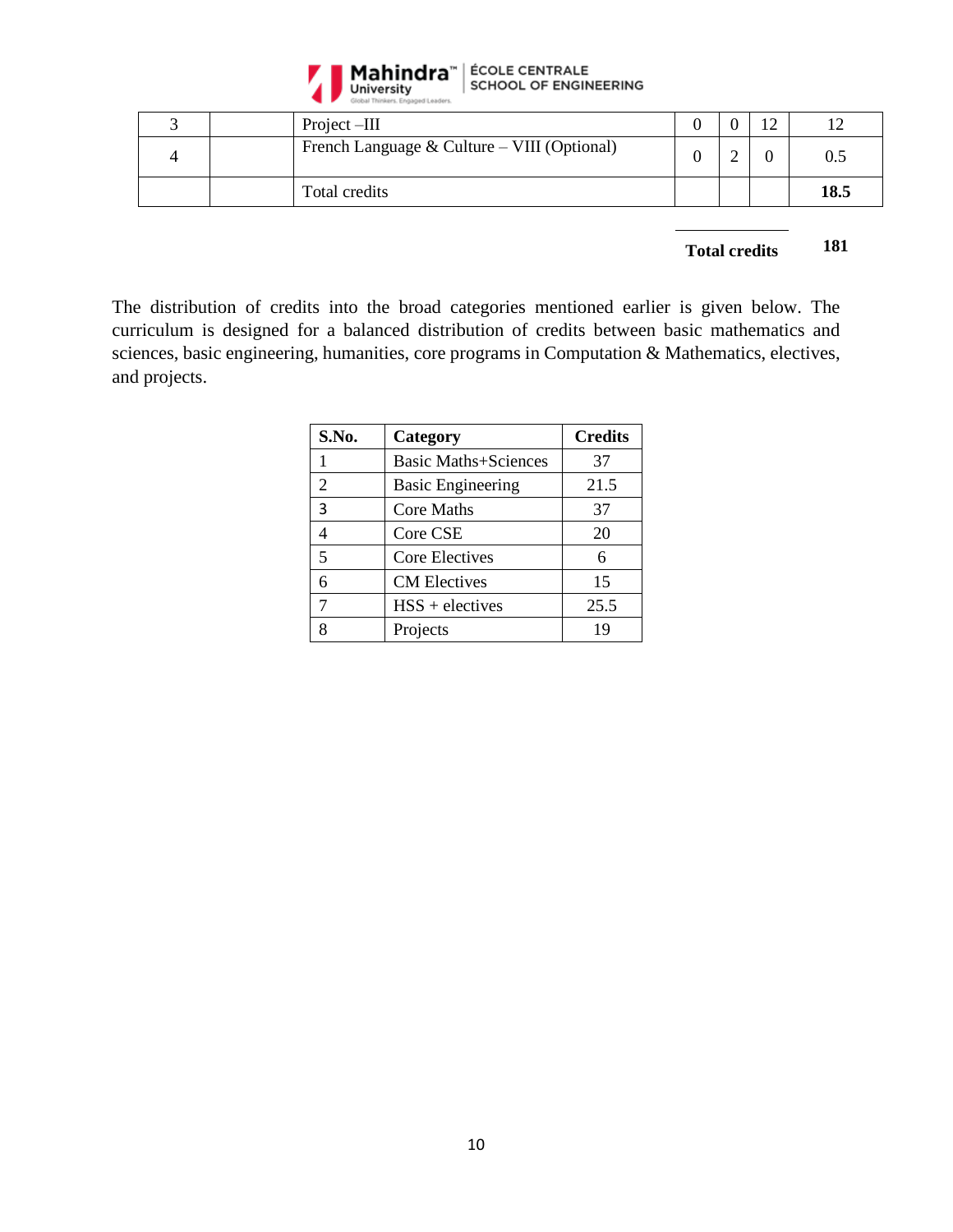

## **Core-Electives:**

**Core-Elective-I:** Operations Research /Measure Theory and Integration/SDE **Core-Elective-II:** Dynamical Systems/Computational Topology/Galois Theory

### **Electives:**

**Elective-I (Mathematics Basket):** Numerical Analysis of PDE (FEM/Spectral methods/FVM)/ Meshfree Methods / Boundary Element Method and Boundary Integral Equations / PDE Based Image Processing / Topological Data Analysis / Infinite dimensional Control Theory / Bayesian Statistics / Hyperbolic Conservation Laws / Advanced Numerical Methods / DDE with MATLAB/Mathematical Methods and Calculus of Variations /Computational Fluid Dynamics/ Computational Molecular Science / Fluid Mechanics / Computational Geometry / Modelling and simulation / Time series analysis.

**Elective-II (AI Basket):** Principles of Artificial Intelligence / Neural Networks / Statistical